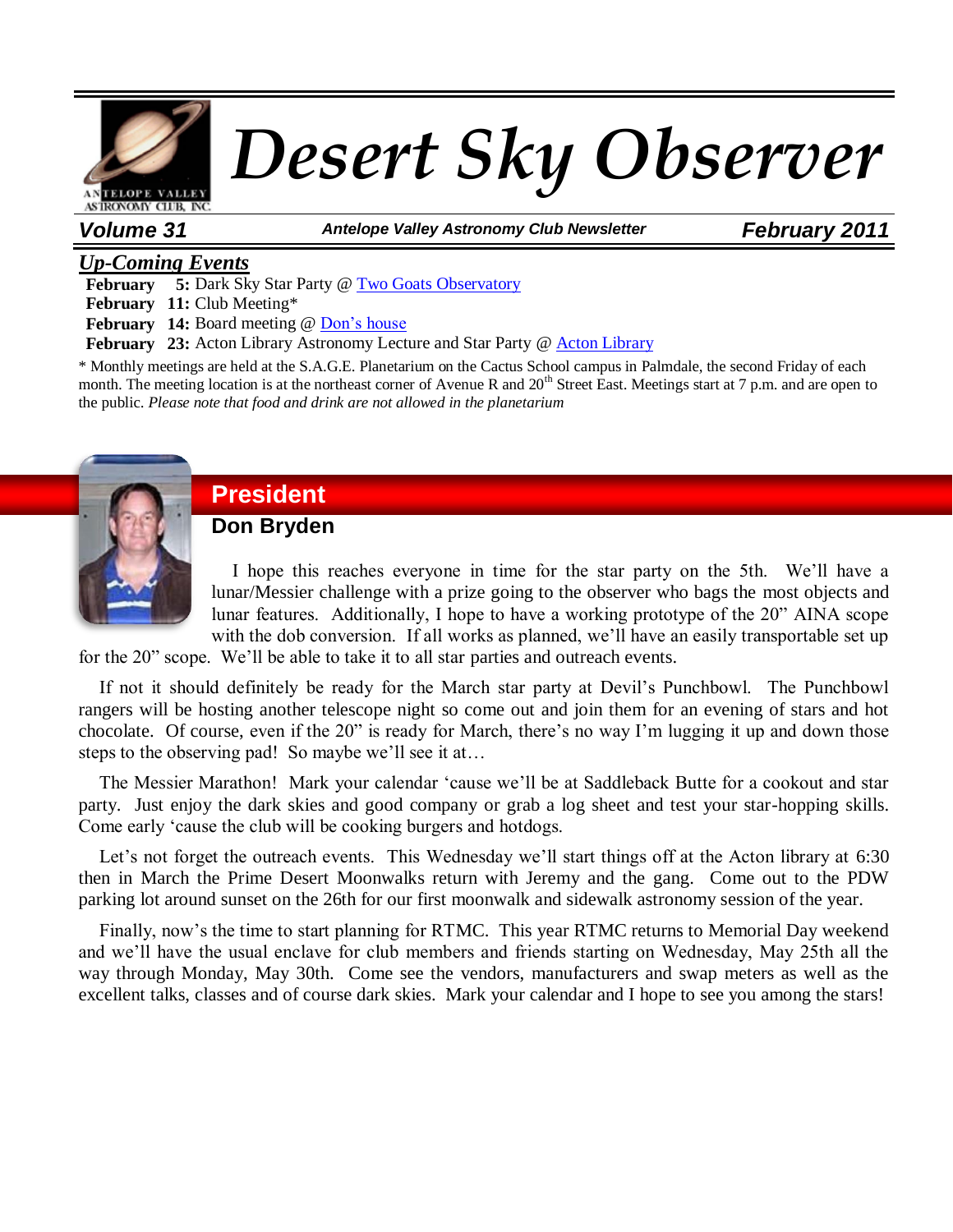

# **Vice President**

# **Rose Moore**

Come on out to our club meetings and enjoy a night of wonderful presentations, and the company of your fellow club members!

Our speaker for Friday, February 11th, is Al Bowers, from NASA Dryden. He will be speaking on 'The Aeronautics Missions at NASA Dryden'. Mr. Bowers is Project Manager at NASA's Aeronautics Research Mission Directorate's Integrated Systems Research Program at Edwards.

For the month of March, we have our own Jeremy Amarant speaking on the Messier objects. This presentation will be in preparation for our club Messier Marathon scheduled for April 2nd at Saddleback Butte. (Please note that our location for this club star party was changed from the Poppy Reserve.)

Our speaker for Friday, April 8th will be Dr. David Lynch who is a Senior Scientist at The Aerospace Corporation where he specializes in infrared spectroscopy of comets, novae, supernovae, young and very old stars. He also works for the USGS on plate tectonics with a focus on the San Andreas Fault. He will be speaking on 'Asteroid Impacts On Earth'!

For May's meeting we will have Dick Hague, Shane and Karole Barker showing us the new NSN kit: 'Space Rocks, Asteroids and Meteorites'. This is the kit that Shane and Karole went to NSN to test out, and they are preparing a presentation for us at the May meeting!

A reminder for our members that we give a fee to our speakers for their presentations. Some of them come a long way, and take time out of their very busy schedules to come and speak to the club. If you are able, please stop by Virginia at the entrance table and give a small donation towards the speaker. It would be greatly appreciated!

Another item of interest: we will be having our club summer picnic at Steve and Kate's home in Acton. They have graciously agreed for us to have it at their new home. The date will be June 4th, Saturday at 3pm. There will be a sign up sheet at February's meeting for the potluck. Also consider donating any astronomy/other items of interest for the raffle and/or silent auction. Further information to come!

We also have booked Mt. Wilson for Saturday, July 2nd! Further information and a signup sheet will be at February's meeting. Please sign up at the meetings or call me AFTER February 11th. There is room for 25 people, no children under 12, and will be approximately \$36 per person.

Stay warm and clear skies! Rose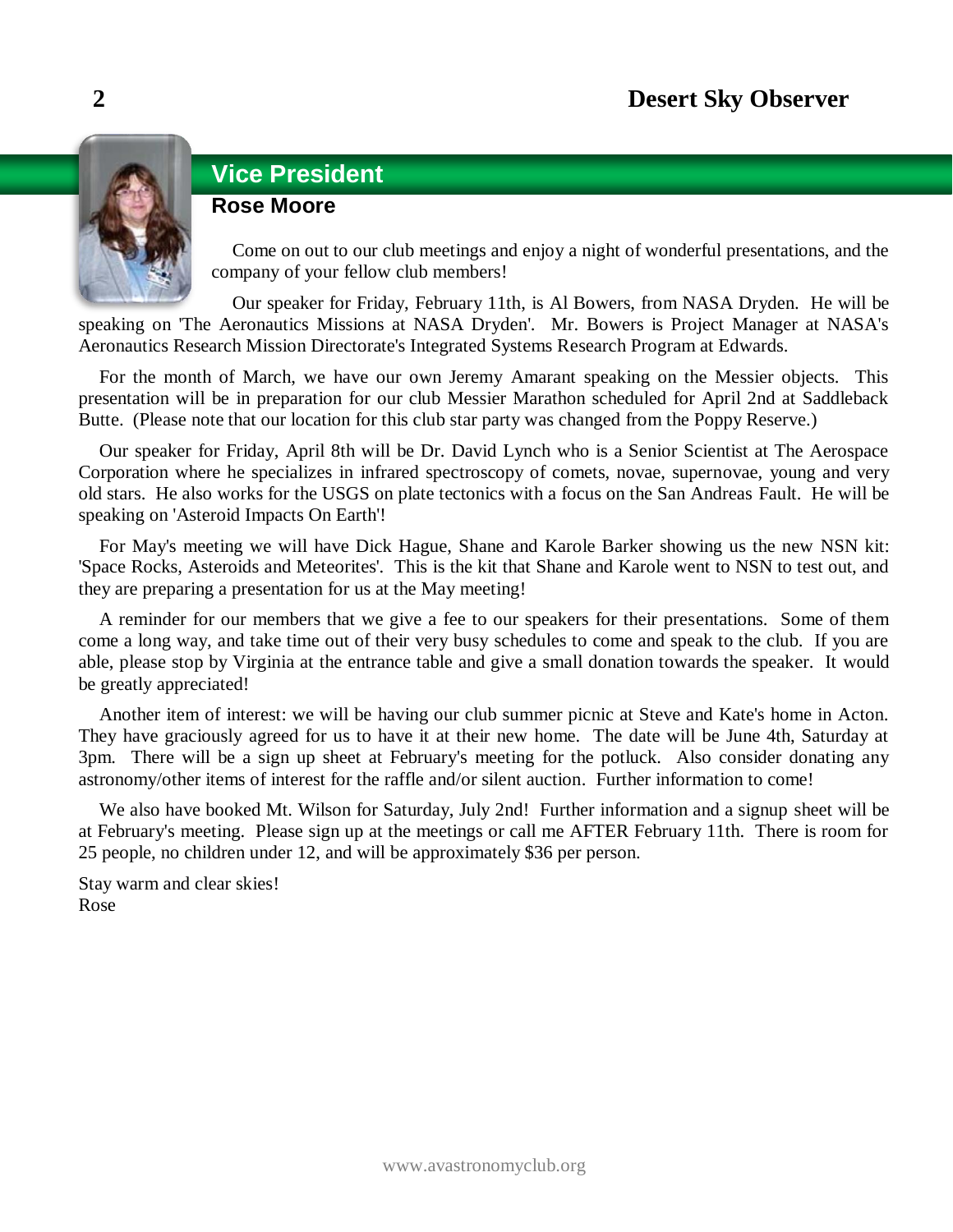

# **Director of Community Development**

# **Robert Lynch**

For the month of February, we have one public outreach event which will be held Wednesday the 23rd, at 6:30 pm at the Acton Library there will be a Lecture by Jeremy and a Star Party. We will need members with telescopes to sign up for this event to help

out.

The monthly club Star party and Lunar club meeting is coming up on Saturday, February 5.at Two Goats **Observatory** 

March 3, is the Leona Valley Science Fair and Star Party. We will be need members for Judging from 2:00 to 3:30 pm and at 5:30 to 7.00 pm to bring telescopes for the Star party.

March also brings us the first Prime Desert Woodlands Moon Walk with Jeremy. This is scheduled for Saturday, March 26th. The Moon will be last quarter. Our event starts at 6:30pm, and we need members with telescopes to sign up for this event to help out. Please come out with and show the public the night sky!

Next month's club star party coming up at Devil's Punchbowl on Saturday, March 5. Let's hope for some clear, dry, and less chilly weather!

# **Space Place**

Planets in Strange Places

By Trudy E. Bell

Red star, blue star, big star, small star—planets may form around virtually any type or size of star throughout the universe, not just around mid-sized middle-aged yellow stars like the Sun. That's the surprising implication of two discoveries in 2006 from the 0.85-meter-diameter Spitzer Space Telescope, which is exploring the universe from orbit at infrared (heat) wavelengths blocked by the Earth's atmosphere.

At one extreme are two blazing, blue "hypergiant" stars 180,000 light-years away in the Large Magellanic Cloud, one of the two companion galaxies to our Milky Way. The stars, called R 66 and R 126, are respectively 30 and 70 times the mass of the Sun, "about as massive as stars can get," said Joel Kastner, professor of imaging science at the Rochester Institute of Technology in New York. R 126 is so luminous that if it were placed 10 parsecs (32.6 light-years) away—a distance at which the Sun would be one of the dimmest stars visible in the sky—the hypergiant would be as bright as the full moon, "definitely a daytime object," Kastner remarked.

Such hot stars have fierce solar winds, so Kastner and his team are mystified why any dust in the neighborhood hasn't long since been blown away. But there it is: an unmistakable spectral signature that both hypergiants are surrounded by mammoth disks of what might be planet-forming dust and even sand.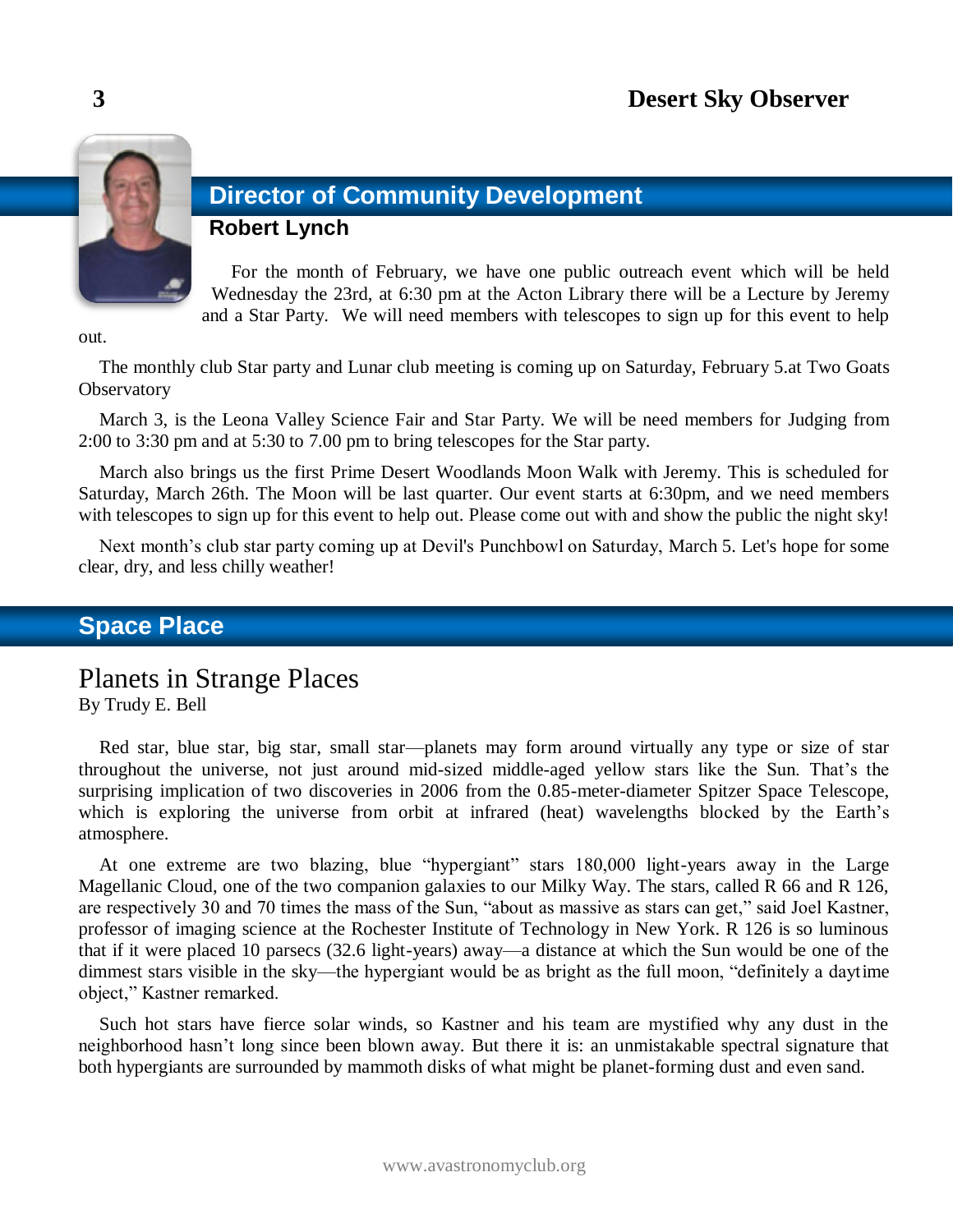

*Artist's rendering compares size of a hypothetical hypergiant star and its surrounding dusty disk to that of our solar system.*

At the other extreme is a tiny brown dwarf star called Cha 110913-773444, relatively nearby (500 light-years) in the Milky Way. One of the smallest brown dwarfs known, it has less than 1 percent the mass of the Sun. It's not even massive enough to kindle thermonuclear reactions for fusing hydrogen into helium. Yet this miniature "failed star," as brown dwarfs are often called, is also surrounded by a flat disk of dust that may eventually clump into planets. (This brown dwarf discovery was made by a group led by Kevin Luhman of Pennsylvania State University.)

Although actual planets have not been detected (in part because of the stars' great distances), the spectra of the hypergiants show that their dust is composed of forsterite, olivine, aromatic hydrocarbons, and other geological substances found on Earth.

These newfound disks represent "extremes of the environments in which planets might form," Kastner said. "Not what you'd expect if you think our solar system is the rule."

Hypergiants and dwarfs? The Milky Way could be crowded with worlds circling every kind of star imaginable—very strange, indeed.



# **Astrophoto of The Month**

**Object:** NGC 1566 - Seyfert Spiral Galaxy in Dorado

**Equipment:**  Telescope: 16" f/4.5 Newtonian

**Camera:**  SBIG XMC 4000 single shot color CCD

**Location:**  Wiruna, NSW - December 2009

**AstroImager:**  Joe Cauchi

www.avastronomyclub.org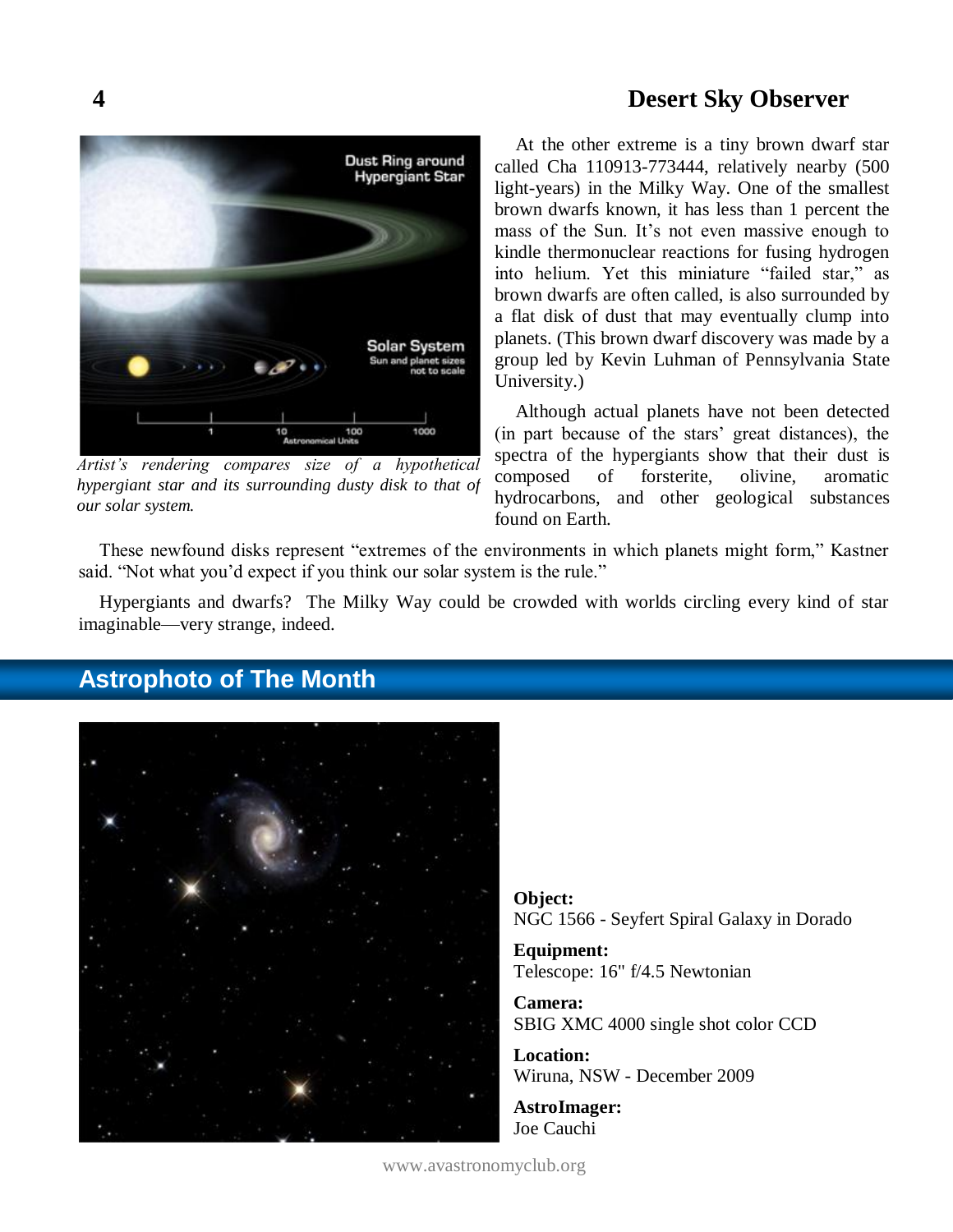# **News Headlines**

### **NASA reports first rocky planet outside our solar system**

NASA astronomers reported the first undoubtedly rocky planet outside our solar system at an astronomy meeting Monday, lifting expectations that planets with rocky cores like Earth fill many alien solar systems. The planet identified by the Kepler space telescope, announced by mission team member Natalie Batalha of San Jose State University, crowns a recent series of discoveries of "exoplanets" close in size to Earth. [http://www.usatoday.com/tech/science/discoveries/2011-01-10-nasa-rocky-planet\\_N.htm](http://www.usatoday.com/tech/science/discoveries/2011-01-10-nasa-rocky-planet_N.htm)

# **A Black Hole "Too Big" For Its Galaxy**

One of the most interesting and important discoveries among galaxies in the last couple decades is that nearly all of them have a supermassive black hole in their centers. Moreover, the mass of the hole is tied very closely to the size and characteristics of the galaxy's central bulge of old, yellow stars (especially to the stars' range of velocities).

<http://www.skyandtelescope.com/community/skyblog/newsblog/113356079.html>

# **High-Energy Surprises In Constant Crab Nebula**

The combined data from several NASA satellites has astonished astronomers by revealing unexpected changes in X-ray emission from the Crab Nebula, once thought to be the steadiest high-energy source in the sky.

[http://www.spacedaily.com/reports/High\\_Energy\\_Surprises\\_In\\_Constant\\_Crab\\_Nebula\\_999.html](http://www.spacedaily.com/reports/High_Energy_Surprises_In_Constant_Crab_Nebula_999.html)

### **Astronomers Release the Largest Color Image of the Sky Ever Made**

Today, the Sloan Digital Sky Survey-III (SDSS-III) released the largest digital color image of the sky ever made, and it's free to all. The image has been put together over the past decade from millions of 2.8 megapixel images, creating a color image of more than a trillion pixels. This terapixel image is so big and detailed that one would need 500,000 high-definition TVs to view it at its full resolution. [http://www.astronomy.com/~/link.aspx?\\_id=3a79f9e7-5c9c-412c-a0ea-0dd0eab29e98](http://www.astronomy.com/~/link.aspx?_id=3a79f9e7-5c9c-412c-a0ea-0dd0eab29e98)

### **NASA Spacecraft Prepares for Valentine's Day Comet Rendezvous**

NASA's Stardust-NExT spacecraft is nearing a celestial date with comet Tempel 1 at approximately 8:37 p.m. PST (11:37 p.m. EST), on Feb. 14. The mission will allow scientists for the first time to look for changes on a comet's surface that occurred following an orbit around the sun. <http://www.jpl.nasa.gov/asteroidwatch/newsfeatures.cfm?release=2011-019&rn=asteroid.xml&rst=2011-019>

### **Hubble Zooms in on a Space Oddity**

One of the strangest space objects ever seen is being scrutinized by the penetrating vision of NASA's Hubble Space Telescope. A mysterious, glowing green blob of gas is floating in space near a spiral galaxy. Hubble uncovered delicate filaments of gas and a pocket of young star clusters in the giant object, which is the size of our Milky Way galaxy.

<http://hubblesite.org/newscenter/archive/releases/2011/01/full/>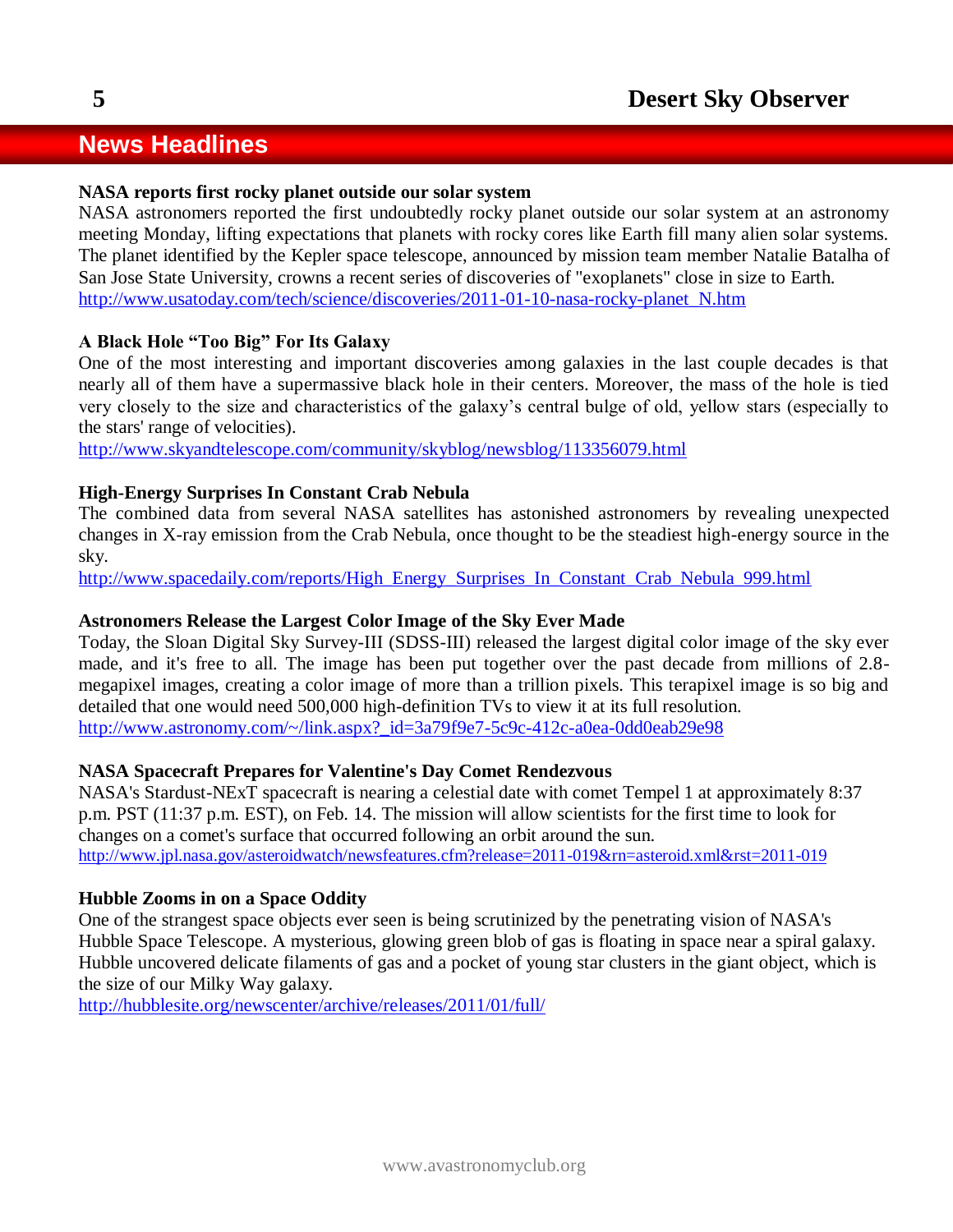# **February Sky Data**

# **Best time for deep sky observing this month: Feb 1 through Feb 6 and Feb 22 through Feb 28**

At the start of February, **Mercury** is rising only minutes before the Sun, and by February 25th it's in superior conjunction (almost directly behind the Sun). So we won't be able to see this elusive little planet this month.

**Venus** is still visible this month as a brilliant "Morning Star", very low in the south-eastern sky before sunrise, but it's getting increasingly difficult to see. Relative to the stars, Venus is moving rapidly across the far-southern constellation of Sagittarius – but by the time Venus rises, the sky is too bright to see any of the stars.

**Mars** is in conjunction (almost directly behind the Sun) on February 4th, so we won't be seeing the "Red Planet" this month.

**Jupiter** is low in the western sky at dusk, and sets around 9 pm. The giant planet is moving slowly northeastwards in Pisces, crossing briefly into a corner of Cetus on February 25th. On the evening of Monday February 7th, the crescent Moon will appear directly above Jupiter.

**Saturn** is rising in the east in the late evening, and it's high in the southern sky in the early hours of the morning. Relative to the stars, Saturn is moving very slowly north-westwards in the constellation of Virgo. Saturn is a little above and to the right of Spica, and of similar brightness, though it shines with a steadier light. At dawn on Monday February 21st, our own waning gibbous Moon will be below Saturn.

There are no significant **meteor-showers** in February, and it is generally a quiet time for sporadic meteors too.



| <b>Sun and Moon Rise and Set</b> |                                        |       |       |       |
|----------------------------------|----------------------------------------|-------|-------|-------|
| <b>Date</b>                      | <b>Moonrise Moonset Sunrise Sunset</b> |       |       |       |
| 2/1/2011                         | 05:48                                  | 16:21 | 06:50 | 17:21 |
| 2/5/2011                         | 07:50                                  | 20:08 | 06:46 | 17:25 |
| 2/10/2011                        | 10:19                                  | ----- | 06:42 | 17:30 |
| 2/15/2011                        | 14:54                                  | 04:26 | 06:37 | 17:35 |
| 2/20/2011                        | 20:53                                  | 07:40 | 06:31 | 17:39 |
| 2/25/2011                        | 01:23                                  | 11:21 | 06:25 | 17:44 |
| 2/28/2011                        | 03:49                                  | 14:15 | 06:22 | 17:46 |

# **Planet Data**

| Feb <sub>1</sub> |             |                |            |            |  |  |  |
|------------------|-------------|----------------|------------|------------|--|--|--|
|                  | <b>Rise</b> | <b>Transit</b> | <b>Set</b> | <b>Mag</b> |  |  |  |
| <b>Mercury</b>   | 06:01       | 11:05          | 16:06      | $-0.4$     |  |  |  |
| <b>Venus</b>     | 03:48       | 08:56          | 14:02      | $-4.3$     |  |  |  |
| <b>Mars</b>      | 06:53       | 12:11          | 17:27      | 1.1        |  |  |  |
| <b>Jupiter</b>   | 09:06       | 15:15          | 21:21      | $-2.2$     |  |  |  |
| <b>Saturn</b>    | 22:17       | 04:11          | 10:05      | 0.6        |  |  |  |

| <b>Feb 15</b>  |             |                |            |            |  |  |  |
|----------------|-------------|----------------|------------|------------|--|--|--|
|                | <b>Rise</b> | <b>Transit</b> | <b>Set</b> | <b>Mag</b> |  |  |  |
| <b>Mercury</b> | 06:23       | 11:44          | 17:01      | $-1.0$     |  |  |  |
| <b>Venus</b>   | 04:02       | 09:09          | 14:15      | $-4.2$     |  |  |  |
| <b>Mars</b>    | 06:31       | 11:58          | 17:26      | 1.1        |  |  |  |
| <b>Jupiter</b> | 08:18       | 14:30          | 20:40      | $-2.1$     |  |  |  |
| <b>Saturn</b>  | 21:20       | 03:15          | 09:10      | 0.6        |  |  |  |

| <b>Feb 28</b>  |                                                           |       |       |        |  |  |  |  |  |
|----------------|-----------------------------------------------------------|-------|-------|--------|--|--|--|--|--|
|                | <b>Transit</b><br><b>Rise</b><br><b>Set</b><br><b>Mag</b> |       |       |        |  |  |  |  |  |
| <b>Mercury</b> | 06:35                                                     | 12:19 | 18:05 | $-1.6$ |  |  |  |  |  |
| <b>Venus</b>   | 04:11                                                     | 09:23 | 14:33 | $-4.1$ |  |  |  |  |  |
| <b>Mars</b>    | 06:09                                                     | 11:46 | 17:24 | 1.1    |  |  |  |  |  |
| <b>Jupiter</b> | 07:34                                                     | 13:50 | 20:02 | $-2.1$ |  |  |  |  |  |
| <b>Saturn</b>  | 20:26                                                     | 02:22 | 08:17 | 0.5    |  |  |  |  |  |

Planet, Sun, and Moon data calculated for local time at Lancaster, CA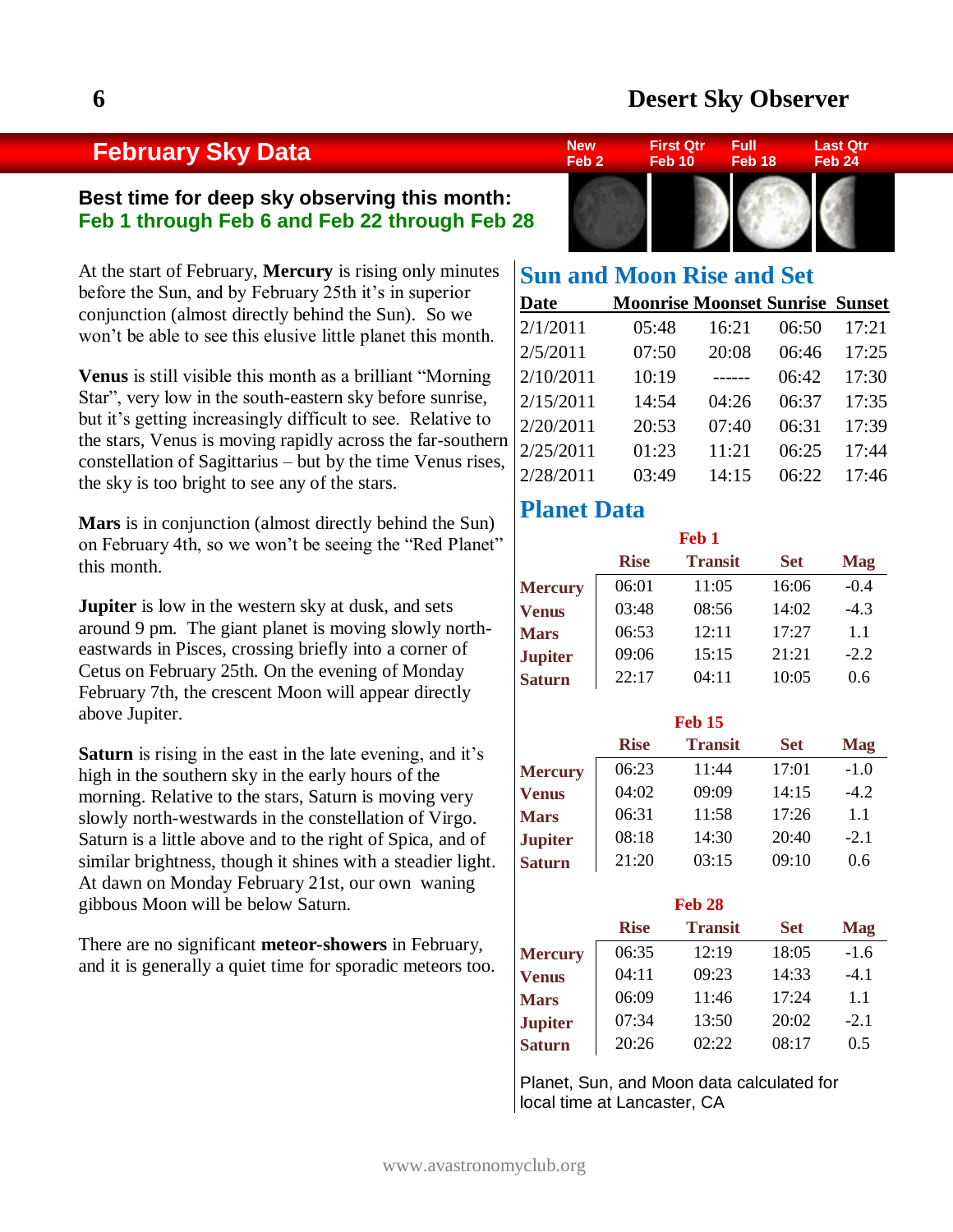

To use the chart, go outside within an hour or so of the time listed and hold it up to the sky. Turn the chart so the direction you are looking is at the bottom of the chart. If you are looking to the south then have 'South horizon' at the lower edge.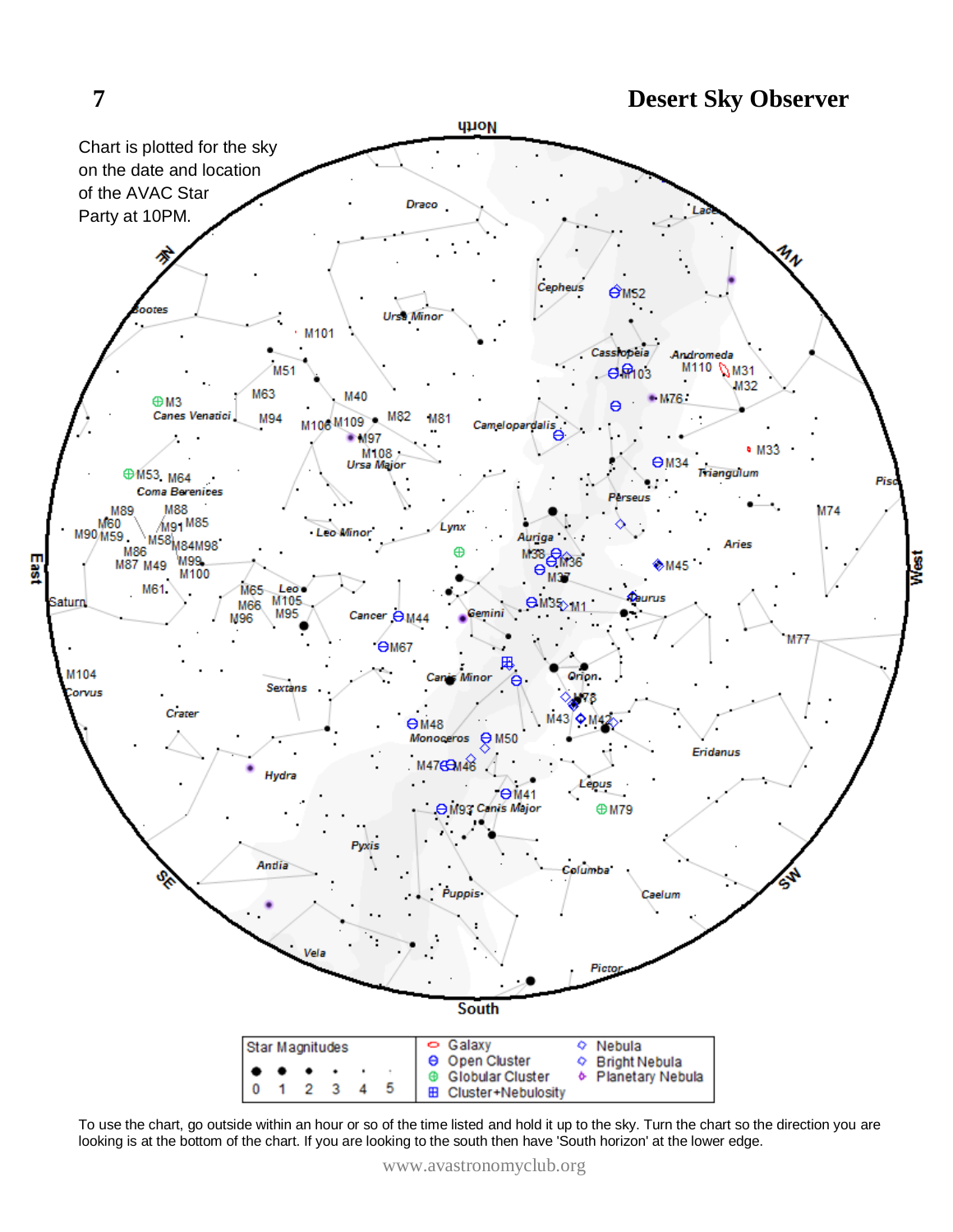# **Suggested Observing List**

The list below contains objects that will be visible on the night of the AVAC Star Party. The list is sorted by the best time to observe the object. The difficulty column describes how difficult it is to observe the object from the current location on a perfect night in a 6 inch Newtonian telescope.

| ID               | <b>Cls</b> | <b>Mag</b>       | Con | <b>RA 2000</b> | <b>Dec 2000</b>                           | <b>Begin</b> | <b>Best</b> | End   | <b>Difficulty</b> |
|------------------|------------|------------------|-----|----------------|-------------------------------------------|--------------|-------------|-------|-------------------|
| M 33             | Gal        | 6.4              | Tri | 01h33m50.9s    | $+30^{\circ}39'36"$                       | 18:35        | 18:54       | 20:33 | detectable        |
| <b>NGC 559</b>   | Open       | $7.4\,$          | Cas | 01h29m31.0s    | $+63^{\circ}18'24"$                       | 18:30        | 18:56       | 22:25 | easy              |
| M 103            | Open       | 6.9              | Cas | 01h33m23.0s    | $+60^{\circ}39'00"$                       | 18:28        | 18:56       | 22:21 | obvious           |
| <b>NGC 457</b>   | Open       | $\overline{5.1}$ | Cas | 01h19m35.0s    | $+58°17'12"$                              | 18:30        | 18:56       | 22:02 | obvious           |
| M 76             | PNe        | 10.1             | Per | 01h42m19.9s    | $+51^{\circ}34'31"$                       | 18:34        | 18:56       | 21:11 | detectable        |
| <b>NGC 637</b>   | Open       | 7.3              | Cas | 01h43m04.0s    | $+64^{\circ}02'24"$                       | 18:28        | 18:57       | 22:41 | obvious           |
| <b>NGC 663</b>   | Open       | 6.4              | Cas | 01h46m09.0s    | $+61^{\circ}14'06"$                       | 18:31        | 18:57       | 22:26 | easy              |
| <b>NGC 884</b>   | Open       | 4.4              | Per | 02h22m18.0s    | $+57^{\circ}08'12"$                       | 18:28        | 18:57       | 23:02 | obvious           |
| <b>NGC 869</b>   | Open       | 4.3              | Per | 02h19m00.0s    | $+57^{\circ}07'42"$                       | 18:28        | 18:57       | 22:58 | obvious           |
| M 34             | Open       | 5.8              | Per | 02h42m05.0s    | $+42^{\circ}45'42"$                       | 18:32        | 18:57       | 21:47 | easy              |
| <b>NGC 957</b>   | Open       | 7.2              | Per | 02h33m21.0s    | $+57°33'36"$                              | 18:31        | 18:58       | 22:40 | easy              |
| <b>NGC 1027</b>  | Open       | $7.4\,$          | Cas | 02h42m40.0s    | $+61°35'42"$                              | 18:35        | 18:59       | 21:47 | detectable        |
| <b>NGC 1342</b>  | Open       | $7.2\,$          | Per | 03h31m38.0s    | $+37°22'36"$                              | 18:33        | 19:00       | 22:20 | easy              |
| M 45             | Open       | 1.5              | Tau | 03h47m00.0s    | $+24^{\circ}07'00"$                       | 18:28        | 19:02       | 23:13 | obvious           |
| <b>NGC 1444</b>  | Open       | 6.4              | Per | 03h49m25.0s    | $+52^{\circ}39'30"$                       | 18:27        | 19:03       | 00:17 | obvious           |
| <b>NGC 1502</b>  | Open       | 4.1              | Cam | 04h07m50.0s    | $+62^{\circ}19'54"$                       | 18:24        | 19:08       | 01:01 | obvious           |
| <b>NGC 1528</b>  | Open       | 6.4              | Per | 04h15m23.0s    | $+51^{\circ}12^{\prime}54^{\prime\prime}$ | 18:32        | 19:10       | 23:56 | easy              |
| <b>NGC 1664</b>  | Open       | $7.2\,$          | Aur | 04h51m06.0s    | $+43^{\circ}40'30"$                       | 18:30        | 20:09       | 00:19 | easy              |
| <b>NGC 1746</b>  | Open       | 6.1              | Tau | 05h03m50.0s    | $+23^{\circ}46'12"$                       | 18:36        | 20:09       | 23:04 | detectable        |
| <b>NGC 1647</b>  | Open       | 6.2              | Tau | 04h45m55.0s    | $+19^{\circ}06'54"$                       | 18:36        | 20:09       | 22:40 | detectable        |
| <b>NGC 1851</b>  | Glob       | 7.1              | Col | 05h14m06.0s    | $-40^{\circ}02'48''$                      | 18:57        | 20:09       | 21:12 | detectable        |
| M 38             | Open       | 6.8              | Aur | 05h28m40.0s    | $+35^{\circ}50'54"$                       | 18:33        | 20:19       | 00:07 | detectable        |
| M 42             | Neb        | 4.0              | Ori | 05h35m18.0s    | $-05^{\circ}23'00''$                      | 18:30        | 20:25       | 23:34 | easy              |
| M 36             | Open       | 6.5              | Aur | 05h36m18.0s    | $+34^{\circ}08'24"$                       | 18:29        | 20:26       | 01:03 | easy              |
| M 37             | Open       | $6.2\,$          | Aur | 05h52m18.0s    | $+32^{\circ}33'12"$                       | 18:30        | 20:42       | 01:08 | easy              |
| <b>NGC 2129</b>  | Open       | 7.0              | Gem | 06h01m07.0s    | $+23^{\circ}19'20"$                       | 18:29        | 20:51       | 01:23 | obvious           |
| <b>NGC 2169</b>  | Open       | $7.0\,$          | Ori | 06h08m24.0s    | $+13°57'54"$                              | 18:29        | 20:58       | 01:09 | obvious           |
| M 35             | Open       | 5.6              | Gem | 06h09m00.0s    | $+24^{\circ}21'00"$                       | 18:32        | 20:59       | 01:00 | easy              |
| <b>NGC 2175</b>  | Open       | 6.8              | Ori | 06h09m39.0s    | $+20^{\circ}29'12"$                       | 18:36        | 21:00       | 00:17 | detectable        |
| <b>NGC 2264</b>  | Open       | 4.1              | Mon | 06h40m58.0s    | $+09^{\circ}53'42"$                       | 18:33        | 21:31       | 01:22 | obvious           |
| $\overline{M41}$ | Open       | $\overline{5.0}$ | CMa | 06h46m01.0s    | $-20^{\circ}45'24"$                       | 20:01        | 21:36       | 23:11 | easy              |
| <b>NGC 2301</b>  | Open       | 6.3              | Mon | 06h51m45.0s    | $+00^{\circ}27'36"$                       | 18:39        | 21:41       | 01:07 | easy              |
| M 50             | Open       | $7.2\,$          | Mon | 07h02m42.0s    | $-08^{\circ}23'00''$                      | 19:14        | 21:53       | 00:33 | detectable        |
| <b>NGC 2353</b>  | Open       | 5.2              | Mon | 07h14m30.0s    | $-10^{\circ}16'00''$                      | 19:16        | 22:04       | 00:52 | easy              |
| <b>NGC 2355</b>  | Open       | 9.7              | Gem | 07h16m59.0s    | $+13^{\circ}45'00"$                       | 20:00        | 22:06       | 00:19 | difficult         |
| <b>NGC 2392</b>  | PNe        | 8.6              | Gem | 07h29m10.8s    | $+20^{\circ}54'42"$                       | 18:28        | 22:19       | 02:46 | obvious           |
| M 47             | Open       | 4.3              | Pup | 07h36m35.0s    | $-14^{\circ}29'00''$                      | 20:03        | 22:26       | 00:50 | obvious           |
| <b>NGC 2423</b>  | Open       | 7.0              | Pup | 07h37m06.0s    | $-13°52'18"$                              | 19:59        | 22:27       | 00:54 | easy              |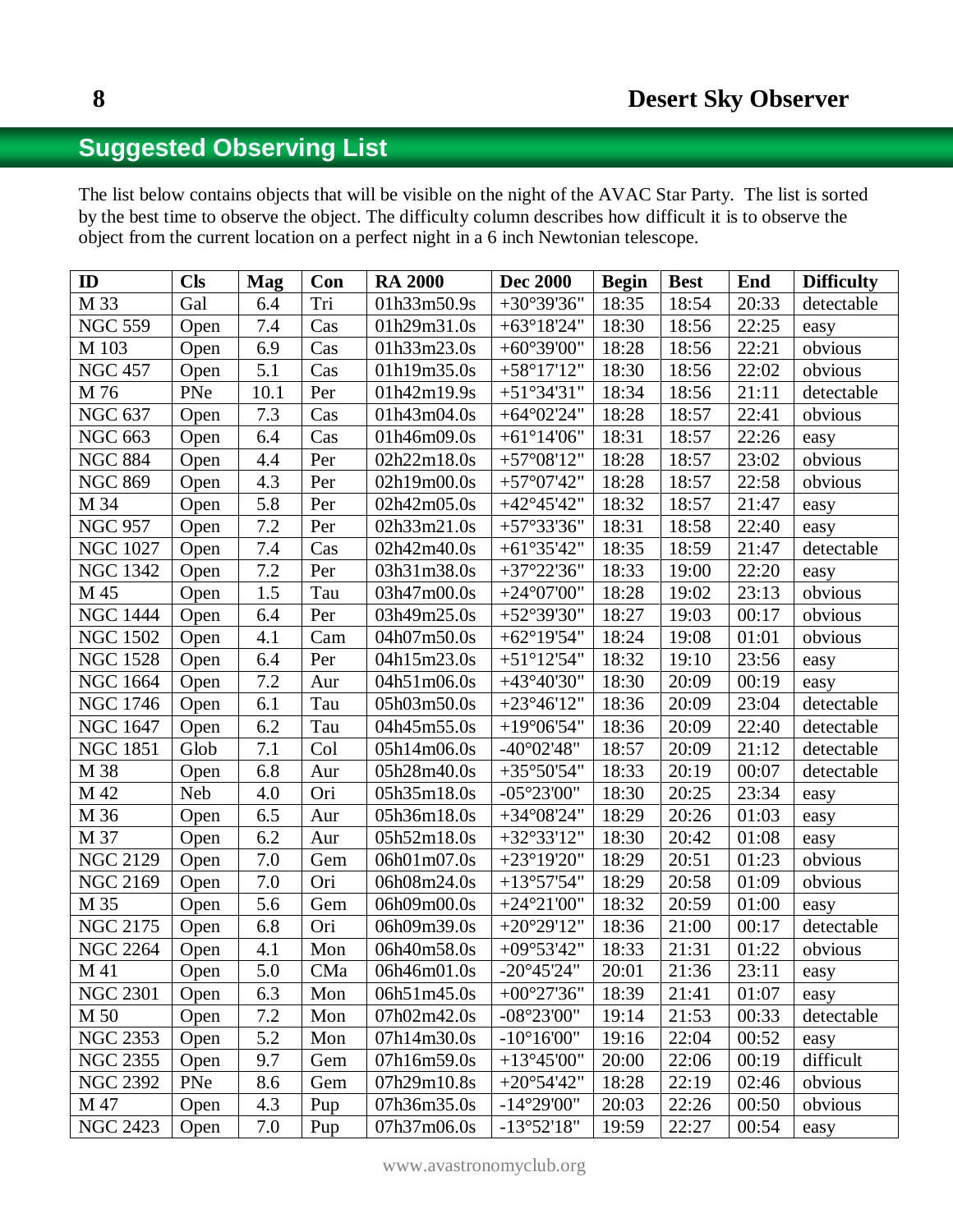| 9               |            |            |     | <b>Desert Sky Observer</b> |                      |              |             |       |                   |
|-----------------|------------|------------|-----|----------------------------|----------------------|--------------|-------------|-------|-------------------|
| ID              | <b>Cls</b> | <b>Mag</b> | Con | <b>RA 2000</b>             | <b>Dec 2000</b>      | <b>Begin</b> | <b>Best</b> | End   | <b>Difficulty</b> |
| <b>NGC 2439</b> | Open       | 7.1        | Pup | 07h40m45.0s                | $-31°41'36"$         | 20:33        | 22:30       | 00:27 | easy              |
| M 46            | Open       | 6.6        | Pup | 07h41m46.0s                | $-14^{\circ}48'36"$  | 20:10        | 22:31       | 00:53 | detectable        |
| <b>NGC 2440</b> | PNe        | 11.5       | Pup | 07h41m55.4s                | $-18^{\circ}12'31"$  | 20:34        | 22:31       | 00:29 | detectable        |
| <b>NGC 2451</b> | Open       | 3.7        | Pup | 07h45m23.0s                | $-37^{\circ}57'21"$  | 20:54        | 22:34       | 00:15 | easy              |
| M 93            | Open       | 6.5        | Pup | 07h44m30.0s                | $-23°51'24"$         | 21:41        | 22:34       | 23:28 | easy              |
| <b>NGC 2477</b> | Open       | 5.7        | Pup | 07h52m10.0s                | $-38°31'48"$         | 21:03        | 22:42       | 00:20 | easy              |
| <b>NGC 2506</b> | Open       | 8.9        | Mon | 08h00m01.0s                | $-10^{\circ}46'12"$  | 21:23        | 22:50       | 00:17 | difficult         |
| <b>NGC 2547</b> | Open       | 5.0        | Vel | 08h10m09.0s                | $-49^{\circ}12'54"$  | 21:57        | 23:00       | 00:02 | detectable        |
| <b>NGC 2546</b> | Open       | 5.2        | Pup | 08h12m15.0s                | $-37^{\circ}35'42"$  | 21:08        | 23:02       | 00:53 | difficult         |
| M 44            | Open       | 3.9        | Cnc | 08h40m24.0s                | $+19^{\circ}40'00"$  | 19:42        | 23:30       | 03:21 | easy              |
| M 67            | Open       | 7.4        | Cnc | 08h51m18.0s                | $+11^{\circ}48'00"$  | 21:15        | 23:41       | 02:06 | detectable        |
| M 82            | Gal        | 9.0        | UMa | 09h55m52.4s                | $+69^{\circ}40'47"$  | 19:13        | 00:46       | 05:35 | easy              |
| M 81            | Gal        | 7.8        | UMa | 09h55m33.1s                | $+69^{\circ}03'56"$  | 19:30        | 00:46       | 05:33 | detectable        |
| <b>NGC 3132</b> | PNe        | 8.2        | Vel | 10h07m01.8s                | $-40^{\circ}26'11"$  | 23:10        | 00:56       | 02:43 | easy              |
| <b>NGC 3227</b> | Gal        | 11.5       | Leo | 10h23m30.6s                | $+19°51'54"$         | 22:31        | 01:13       | 03:53 | difficult         |
| <b>NGC 3242</b> | PNe        | 8.6        | Hya | 10h24m46.1s                | $-18°38'32"$         | 23:19        | 01:14       | 03:08 | obvious           |
| M 97            | PNe        | 11.0       | UMa | 11h14m47.7s                | $+55^{\circ}01'09"$  | 23:29        | 02:03       | 04:38 | challenging       |
| M 65            | Gal        | 10.1       | Leo | 11h18m55.7s                | $+13^{\circ}05'32"$  | 23:03        | 02:08       | 05:14 | detectable        |
| M 66            | Gal        | 9.7        | Leo | 11h20m14.9s                | $+12^{\circ}59'30"$  | 23:03        | 02:09       | 05:16 | detectable        |
| M 106           | Gal        | 9.1        | CVn | 12h18m57.6s                | $+47^{\circ}18'13"$  | 23:27        | 03:08       | 05:37 | detectable        |
| M 84            | Gal        | 10.1       | Vir | 12h25m03.9s                | $+12^{\circ}53'12"$  | 00:15        | 03:14       | 05:36 | detectable        |
| M 86            | Gal        | 9.8        | Vir | 12h26m12.2s                | $+12^{\circ}56'44"$  | 00:35        | 03:15       | 05:33 | detectable        |
| M 49            | Gal        | 9.3        | Vir | 12h29m46.8s                | $+08^{\circ}00'01"$  | 00:20        | 03:19       | 05:36 | detectable        |
| M 87            | Gal        | 9.6        | Vir | 12h30m49.2s                | $+12^{\circ}23'29"$  | 00:17        | 03:20       | 05:36 | detectable        |
| <b>NGC 4565</b> | Gal        | 10.1       | Com | 12h36m20.8s                | $+25^{\circ}59'15"$  | 00:37        | 03:25       | 05:34 | difficult         |
| M 68            | Glob       | 7.3        | Hya | 12h39m28.0s                | $-26^{\circ}44'36"$  | 01:27        | 03:28       | 05:27 | detectable        |
| M 104           | Gal        | 9.1        | Vir | 12h39m59.3s                | $-11°37'22"$         | 00:54        | 03:28       | 05:37 | detectable        |
| M 94            | Gal        | 8.7        | CVn | 12h50m53.1s                | $+41^{\circ}07'12"$  | 23:29        | 03:39       | 05:42 | easy              |
| M 64            | Gal        | 9.3        | Com | 12h56m43.8s                | $+21^{\circ}41'00"$  | 00:18        | 03:45       | 05:41 | detectable        |
| <b>NGC 5139</b> | Glob       | 3.9        | Cen | 13h26m46.0s                | $-47^{\circ}28'36''$ | 03:41        | 04:16       | 04:51 | detectable        |
| <b>NGC 5195</b> | Gal        | 10.5       | CVn | 13h29m59.6s                | $+47^{\circ}15'58"$  | 00:42        | 04:18       | 05:40 | detectable        |
| M 51            | Gal        | 8.7        | CVn | 13h29m52.3s                | $+47^{\circ}11'40''$ | 23:54        | 04:19       | 05:42 | easy              |
| M 83            | Gal        | 7.8        | Hya | 13h37m00.8s                | $-29^{\circ}51'56''$ | 02:32        | 04:26       | 05:38 | detectable        |
| M <sub>3</sub>  | Glob       | 6.3        | CVn | 13h42m11.0s                | $+28°22'42"$         | 00:29        | 04:30       | 05:42 | easy              |
| M 101           | Gal        | 8.4        | UMa | 14h03m12.4s                | $+54^{\circ}20'53"$  | 01:18        | 04:51       | 05:38 | detectable        |
| M 5             | Glob       | 5.7        | Ser | 15h18m34.0s                | $+02^{\circ}05'00"$  | 02:41        | 05:16       | 05:41 | easy              |
| M 13            | Glob       | 5.8        | Her | 16h41m41.0s                | $+36°27'36"$         | 02:44        | 05:19       | 05:42 | easy              |
| <b>NGC 5897</b> | Glob       | 8.4        | Lib | 15h17m24.0s                | $-21^{\circ}00'36"$  | 04:33        | 05:19       | 05:37 | difficult         |
| M 92            | Glob       | 6.5        | Her | 17h17m07.0s                | $+43^{\circ}08'12"$  | 03:00        | 05:20       | 05:42 | easy              |
| <b>NGC 6543</b> | PNe        | 8.3        | Dra | 17h58m33.4s                | $+66°37'59"$         | 02:29        | 05:21       | 05:52 | obvious           |
| M 12            | Glob       | 6.1        | Oph | 16h47m14.0s                | $-01^{\circ}56'48"$  | 04:13        | 05:21       | 05:41 | easy              |
| M 10            | Glob       | 6.6        | Oph | 16h57m09.0s                | $-04^{\circ}06'00"$  | 04:31        | 05:22       | 05:38 | detectable        |
| M 57            | PNe        | 9.4        | Lyr | 18h53m35.1s                | $+33^{\circ}01'45"$  | 04:45        | 05:23       | 05:43 | easy              |
| M 80            | Glob       | 7.3        | Sco | 16h17m02.0s                | $-22^{\circ}58'30''$ | 04:24        | 05:23       | 05:41 | detectable        |
| <b>NGC 5986</b> | Glob       | 7.6        | Lup | 15h46m03.0s                | $-37°47'12"$         | 04:56        | 05:27       | 05:39 | detectable        |

www.avastronomyclub.org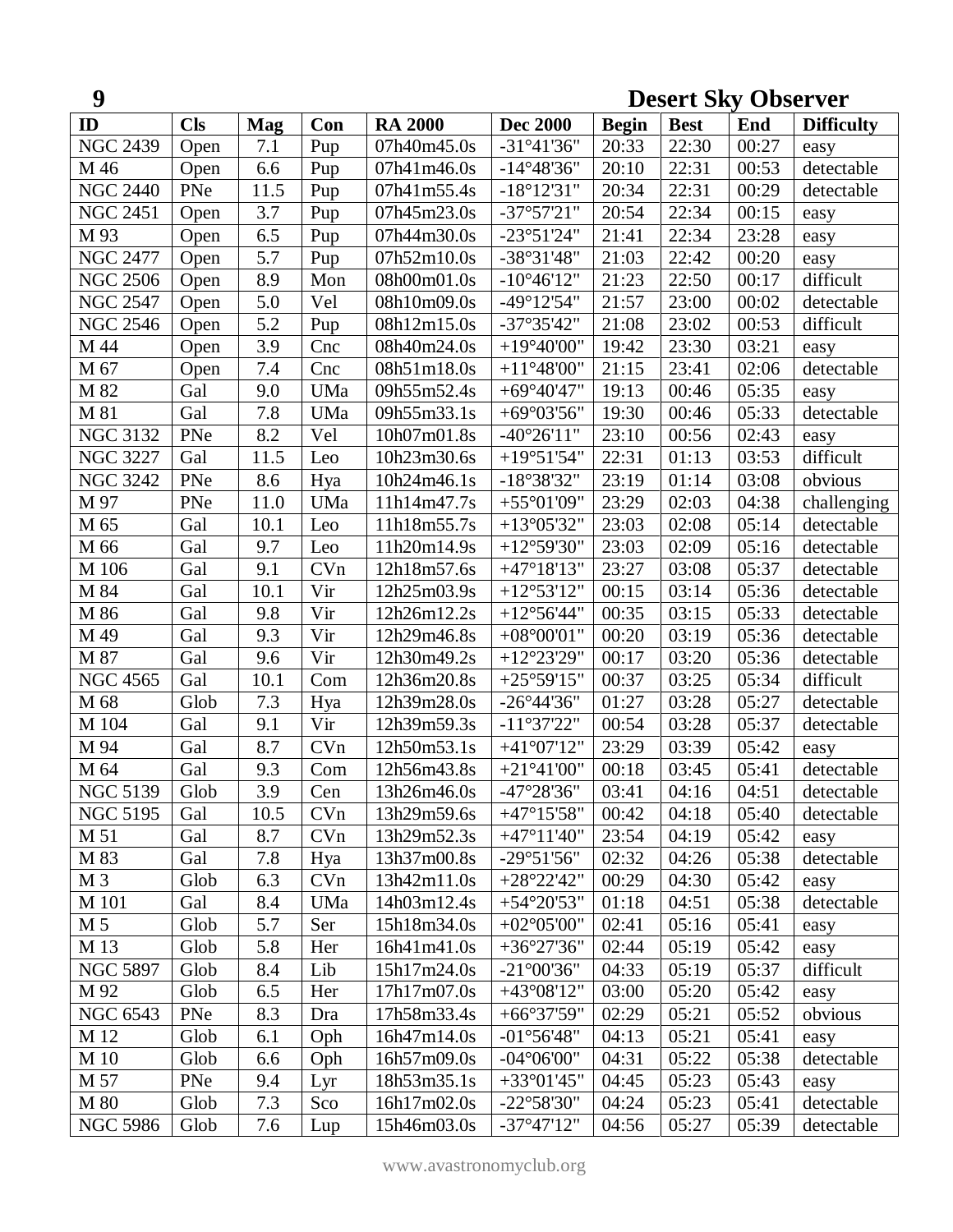# **A.V.A.C. Information**

Membership in the Antelope Valley Astronomy Club is open to any individual or family.

The Club has three categories of membership.

- Family membership at \$30.00 per year.
- Individual membership at \$25.00 per year.
- Junior membership at \$15.00 per year.

Membership entitles you to…

- Desert Sky Observer–monthly newsletter.
- The Reflector the publication of the Astronomical League.
- The A.V.A.C. Membership Manual.
- To borrow club equipment, books, videos and other items.

#### **AVAC P.O. BOX 8545, LANCASTER, CA 93539-8545**

Visit the Antelope Valley Astronomy Club website at [www.avastronomyclub.org/](http://www.avastronomyclub.org/)

The Antelope Valley Astronomy Club, Inc. is a 501(c)(3) Non-Profit Corporation.

The A.V.A.C. is a Sustaining Member of The Astronomical League and the International Dark-Sky Association.

# **Board Members**

#### **President:**

Don Bryden (661) 270-0627 [president@avastronomyclub.org](mailto:president@avastronomyclub.org)

**Vice-President:** Rose Moore (661) 972-1953 [vice-president@avastronomyclub.org](mailto:vice-president@avastronomyclub.org)

**Secretary:** Frank Moore (661) 972-4775

[secretary@avastronomyclub.org](mailto:secretary@avastronomyclub.org)

#### **Treasurer:**

Virgina Reed (805) 587-6295 [treasurer@avastronomyclub.org](mailto:treasurer@avastronomyclub.org)

**Director of Community Development:**

Robert Lynch (661) 433-9030 [community@avastronomyclub.org](mailto:community@avastronomyclub.org)

# **Appointed Positions**

**Newsletter Editor:** Steve Trotta (661) 269-5428 [newsletter@avastronomyclub.org](mailto:newsletter@avastronomyclub.org)

**Equipment & Library:** Karol Barker (661) 940-3312 [library@avastronomyclub.org](mailto:library@avastronomyclub.org)

**Club Historian:** Tom Koonce (661) 943-8200 [history@avastronomyclub.org](mailto:history@avastronomyclub.org)

**Webmaster:** Steve Trotta (661) 269-5428 [webmaster@avastronomyclub.org](mailto:webmaster@avastronomyclub.org)

**Astronomical League Coordinator:** Steve Trotta (661) 269-5428 [al@avastronomyclub.org](mailto:al@avastronomyclub.org)